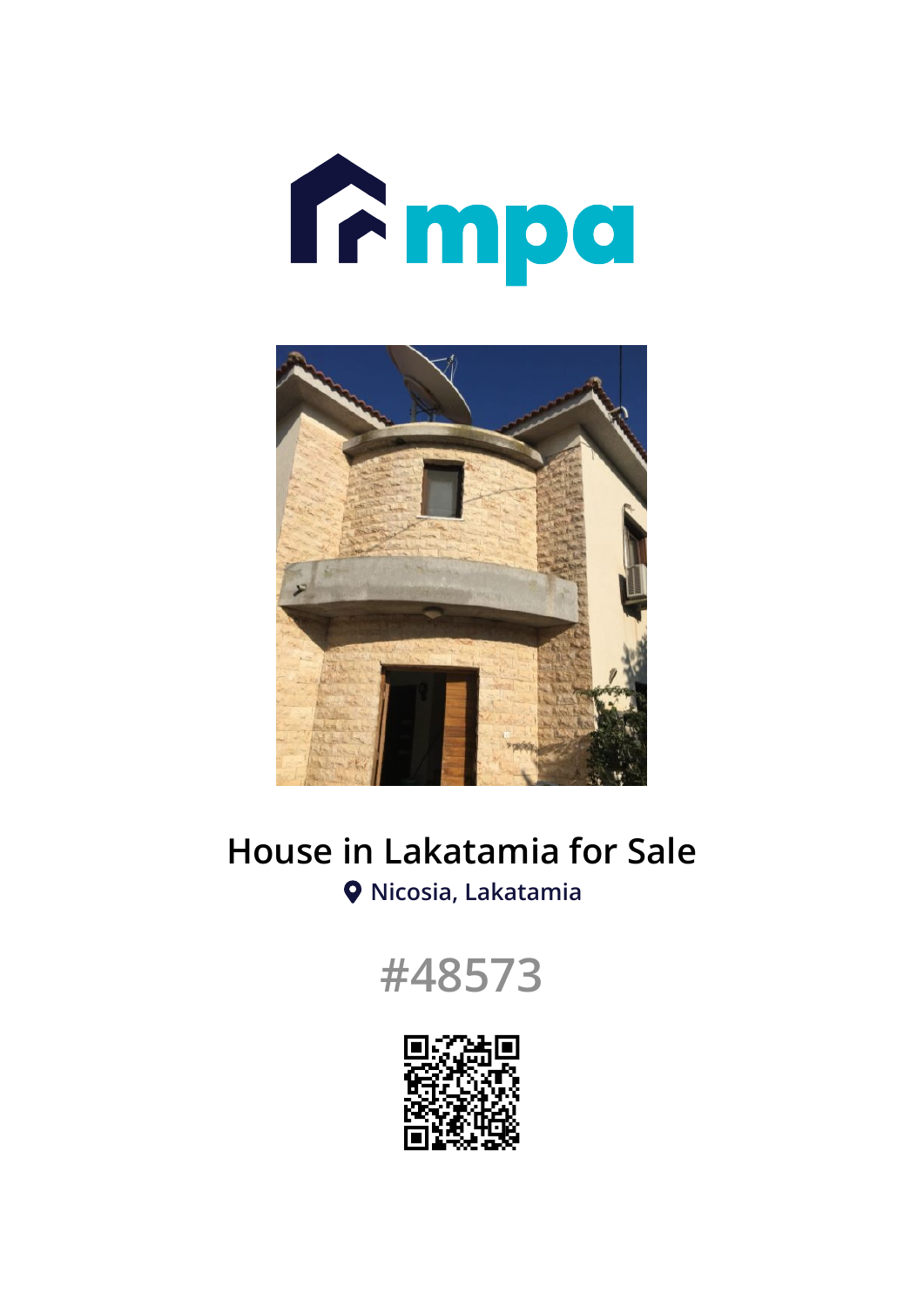



Πληροφορίες όπως τιμές ακινήτων και/ή διαθεσιμότητα ακινήτων που επισυνάπτονται στην ιστοσελίδα μας δεν είναι δεσμευτικές και δίνεται να τροποποιηθούν ανά πάσα στιγμή

Information such as prices and / or availability of properties shown to our website are not binding and are given to change at any time without

ΠΡΟΣΟΧΗ/ ΑΤΤΕΝΤΙΟΝ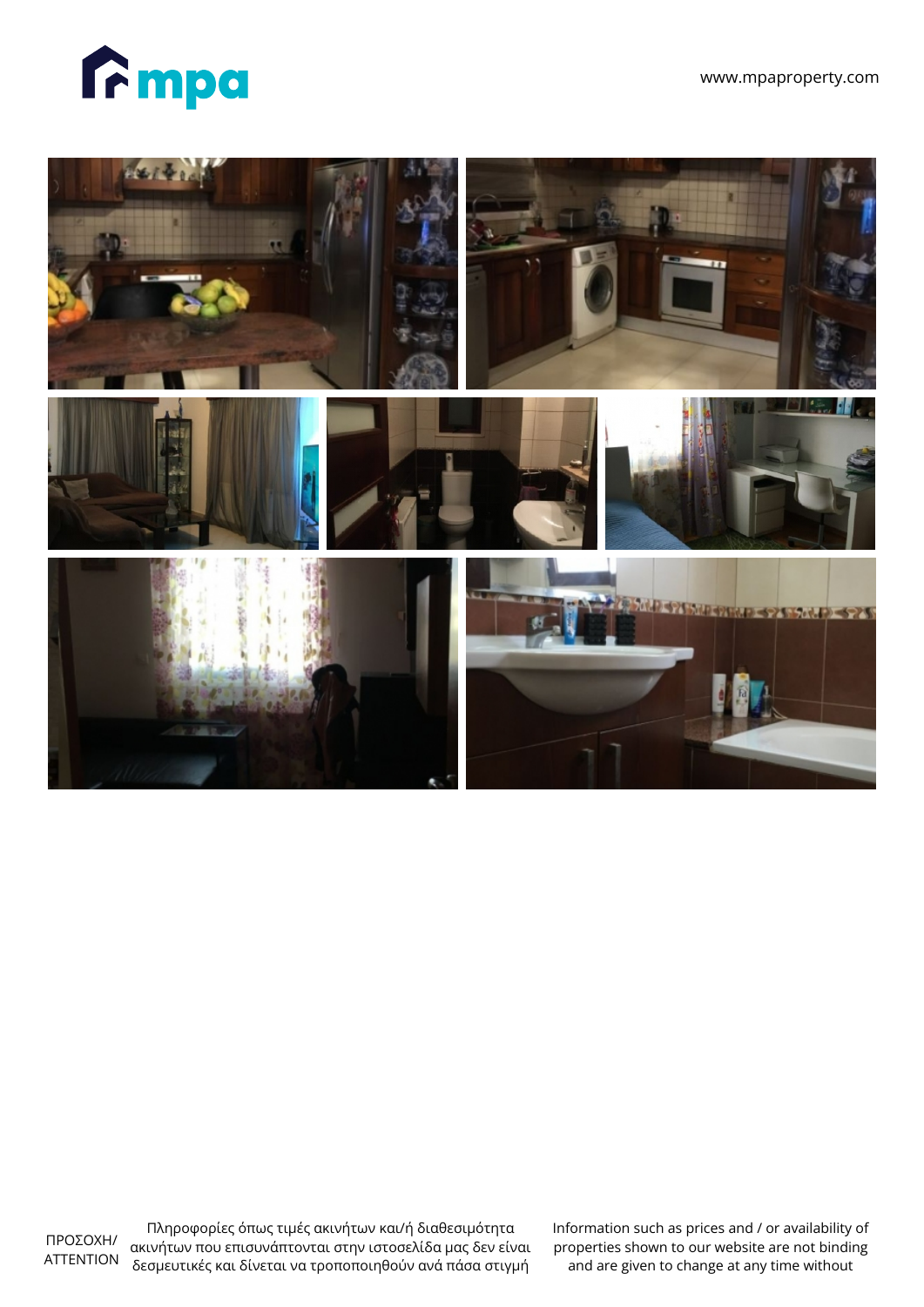

| <b>Price</b>             | €250,000           | Type                        | House            |
|--------------------------|--------------------|-----------------------------|------------------|
| <b>Bedrooms</b>          | 3                  | <b>Bathrooms</b>            | 2                |
| Covered                  | 135 $m^2$          | <b>Covered veranda</b>      | 3 m <sup>2</sup> |
| <b>Uncovered veranda</b> | $30 \text{ m}^2$   | <b>Year of Construction</b> | 2010             |
| <b>Status</b>            | Resale             | Floor                       | Ground floor / 2 |
| Area                     | Nicosia, Lakatamia |                             |                  |

## **Description**

Detached House in Lakatamia for Sale. The House has a living/dining room with an open plan kitchen and a guest toilet, 3 bedrooms - one with ensuite shower and the main bathroom on the upper floor. Central heating with gas, storage room, granite countertops and marble staircase.